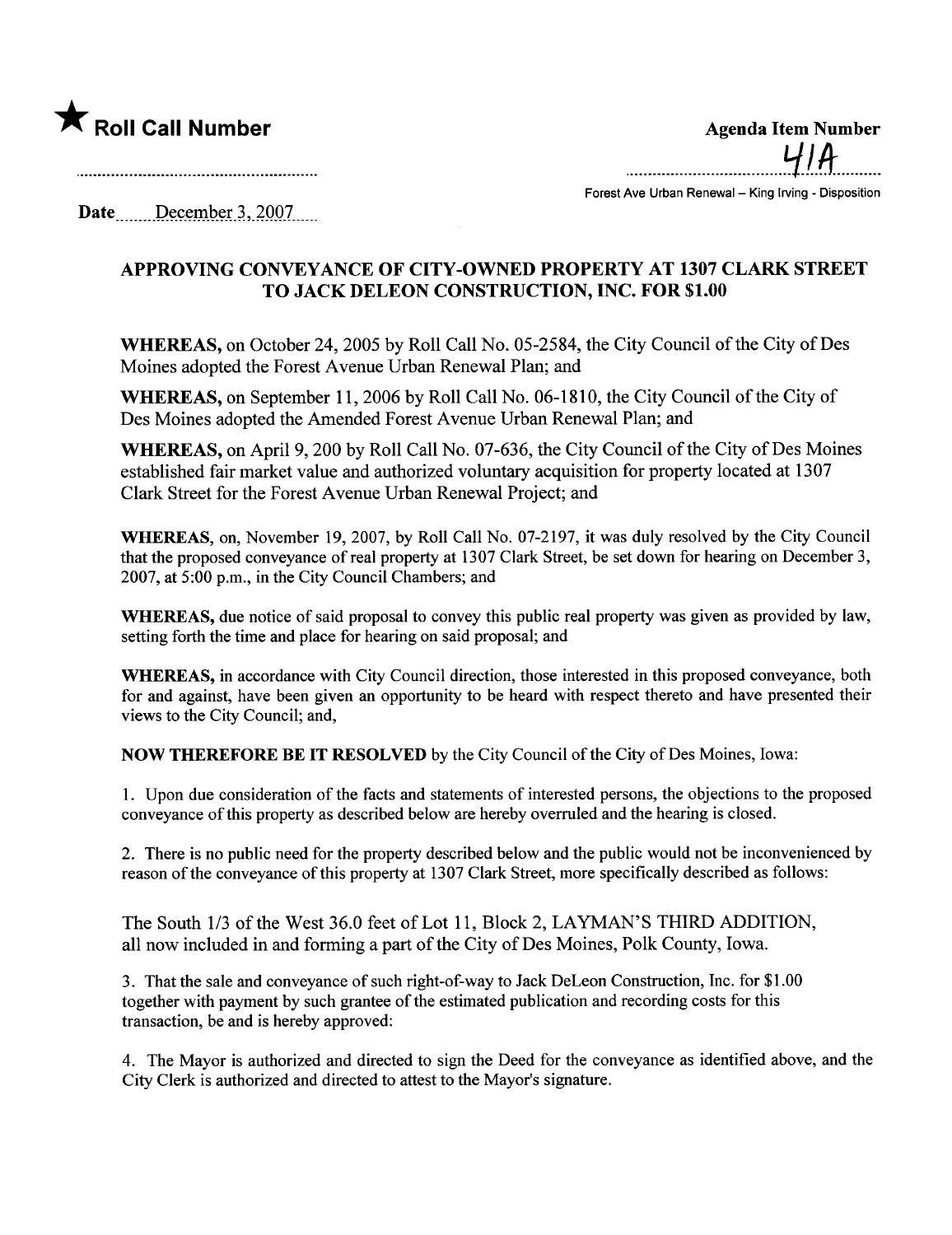

....................................~.lft...........

Forest Ave Urban Renewal - King Irving - Disposition

Date  $\frac{\text{December 3, 2007}}{\text{December 3, 2007}}$ 

5. The City Clerk is authorized and directed to forward the original of this Deed, together with a certified copy of this resolution and of the affdavit of publication of the notice of this hearing, to the Real Estate Division of the Engineering Department for the purpose of causing said documents to be recorded.

6. The Real Estate Division Manager is authorized and directed to forward the original of the Deed, together with a certified copy of this resolution and of the affdavit of publication of the notice of this hearing, to the Polk County Recorder's Office for the purpose of causing these documents to be recorded.

7. Upon receipt of the recorded documents back from the Polk County Recorder, the Real Estate Division Manager shall mail the original of the Deed and copies of the other documents to the grantees.

(Council Communication No. 07-

Moved by to adopt.

APPROVED AS TO FORM: Michael Kelley **Assistant City Attorney** 

| <b>COUNCIL ACTION</b> | <b>YEAS</b> | <b>NAYS</b> | <b>PASS</b> | <b>ABSENT</b>   | <b>CERTIFICATE</b>                                                                                                                                                                                                                                                                                                         |
|-----------------------|-------------|-------------|-------------|-----------------|----------------------------------------------------------------------------------------------------------------------------------------------------------------------------------------------------------------------------------------------------------------------------------------------------------------------------|
| <b>COWNIE</b>         |             |             |             |                 |                                                                                                                                                                                                                                                                                                                            |
| <b>COLEMAN</b>        |             |             |             |                 | I, DIANE RAUH, City Clerk of said City hereby<br>certify that at a meeting of the City Council of<br>said City of Des Moines, held on the above date,<br>among other proceedings the above was adopted.<br>IN WITNESS WHEREOF, I have hereunto set my<br>hand and affixed my seal the day and year first<br>above written. |
| <b>KIERNAN</b>        |             |             |             |                 |                                                                                                                                                                                                                                                                                                                            |
| <b>HENSLEY</b>        |             |             |             |                 |                                                                                                                                                                                                                                                                                                                            |
| <b>MAHAFFEY</b>       |             |             |             |                 |                                                                                                                                                                                                                                                                                                                            |
| <b>MEYER</b>          |             |             |             |                 |                                                                                                                                                                                                                                                                                                                            |
| <b>VLASSIS</b>        |             |             |             |                 |                                                                                                                                                                                                                                                                                                                            |
| <b>TOTAL</b>          |             |             |             |                 |                                                                                                                                                                                                                                                                                                                            |
| <b>MOTION CARRIED</b> |             |             |             | <b>APPROVED</b> |                                                                                                                                                                                                                                                                                                                            |
|                       |             |             |             | Mayor           | City Clerk                                                                                                                                                                                                                                                                                                                 |